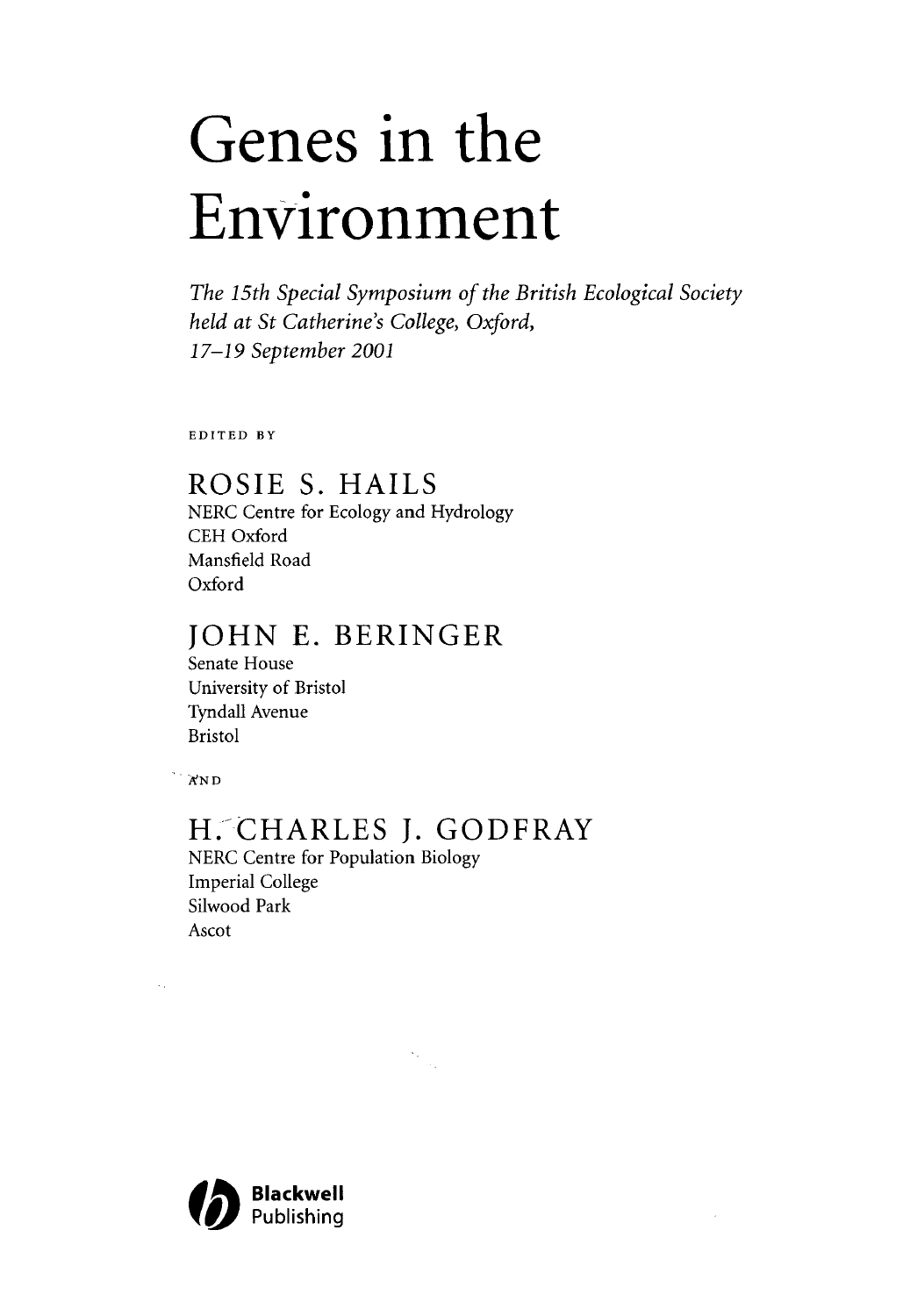# Contents

List of Contributors, ix

History of the British Ecological Society, xvi

Preface, xvii

## **Part 1: Gene flow and spatial dynamics**

- 1 Estimating rates of gene flow in endemic butterfly races: the effect of metapopulation dynamics, 3
- *D. E. Taneyhill, }. B. Mallet, I. Wynne, S. Burke, A. S. Pullin, R. J. Wilson, R. K. Butlin, M. J. Hatcher, B. Shorrocks and C. D. Thomas*
- 2 Virus transmission and gene flow between two species of the Dutch elm disease fungi, *Ophiostoma ulmi* and O. *novo-ulmi:* deleterious viruses as selective agents for gene introgression, 26 *K. W Buck, C. M. Brasier, M. Paoletti and L. J. Crawford*
- 3 The population genetic consequences of range expansion: oak gallwasps as a model system, 46 *G. N. Stone, R. J. Atkinson, G. Brown, A. Rokas and G. Csoka*
- 4 A genetic perspective of *Drosophila melanogaster* latitudinal body size clines, 63 *W. J. Kennington, J. Gockel, D. B. Goldstein and L. Partridge*
- 5 Spatial geometry determines gene flow in plant populations, 76 *T. R. Meagher and C. Vassiliadis*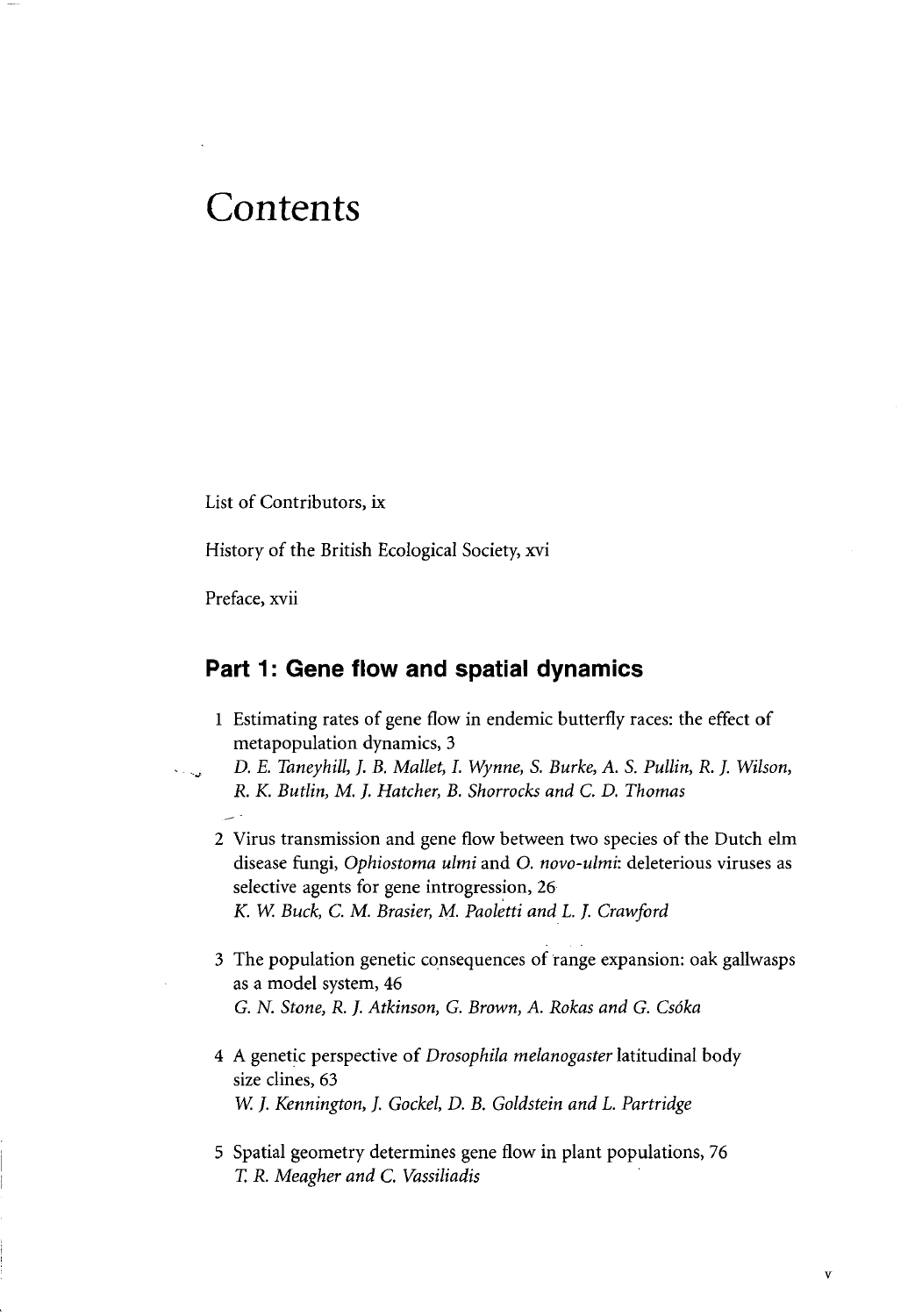- vi CONTENTS
	- 6 Measuring genetic variation in wild populations: from molecular markers to adaptive traits, 91 *G. R. Carvalho, C. van Oosterhout, L. Hauser and A. E. Magurran*
	- 7 Have recent developments in molecular techniques led to greater insight into evolutionary and ecological processes in plant populations? 112 *A. Smithson and M. R. Macnair*

### **Part 2: Microbial community dynamics in soils and water**

- 8 The role of genomics in methylotrophic bacteria for understanding biogeochemical cycling, 133 *L. Chistoserdova and M. E. Lidstrom*
- 9 Microbiological basis of land use impact on the soil methane sink: molecular and functional analysis, 150 *D. B. Nedwell, J. C. Murrell, P. Ineson, D. S. Reay, S. Radajewski, N. McNamara and S. Morris*
- 10 Molecular genetic analysis of the ammonia-oxidizing bacterial community in a defined hypereutrophic freshwater lake, 167 *C. B. Whitby, R. A. Meade, G. Hall, J. R. Saunders, R. W. Pickup and A. J. McCarthy*
- 11 The influence of selection pressures on species diversity, functional gene diversity and activity of ammonia-oxidizing bacteria, 187 /. /. *Prosser, T. M. Embley and G. Webster*

#### **Part 3: Host-pathogen interactions**

- 12 Mutualistic interactions amongst viruses? 205 *M. Naylor, H. C. }. Godfray, D. W. Pallett, M. Tristem, J. P. Reeves and J. I. Cooper*
- 13 The ecology of turnip mosaic virus in wild populations of *Brassica* species, 226 *A. F. Raybould, M. J. Alexander, E. Mitchell, M. I. Thurston, D. W. Pallett, P. Hunter, }. A. Walsh, M-L. Edwards, A. M. E. Jones, C. L Moyes, A. J. Gray and J. I, Cooper*
- 14 The molecular evolution of host specificity in the rhizobium-legume symbiosis, 245 /. *P. W. Young, L. A. Mutch, D. A. Ashford, A. Zeze and K. E. Mutch*